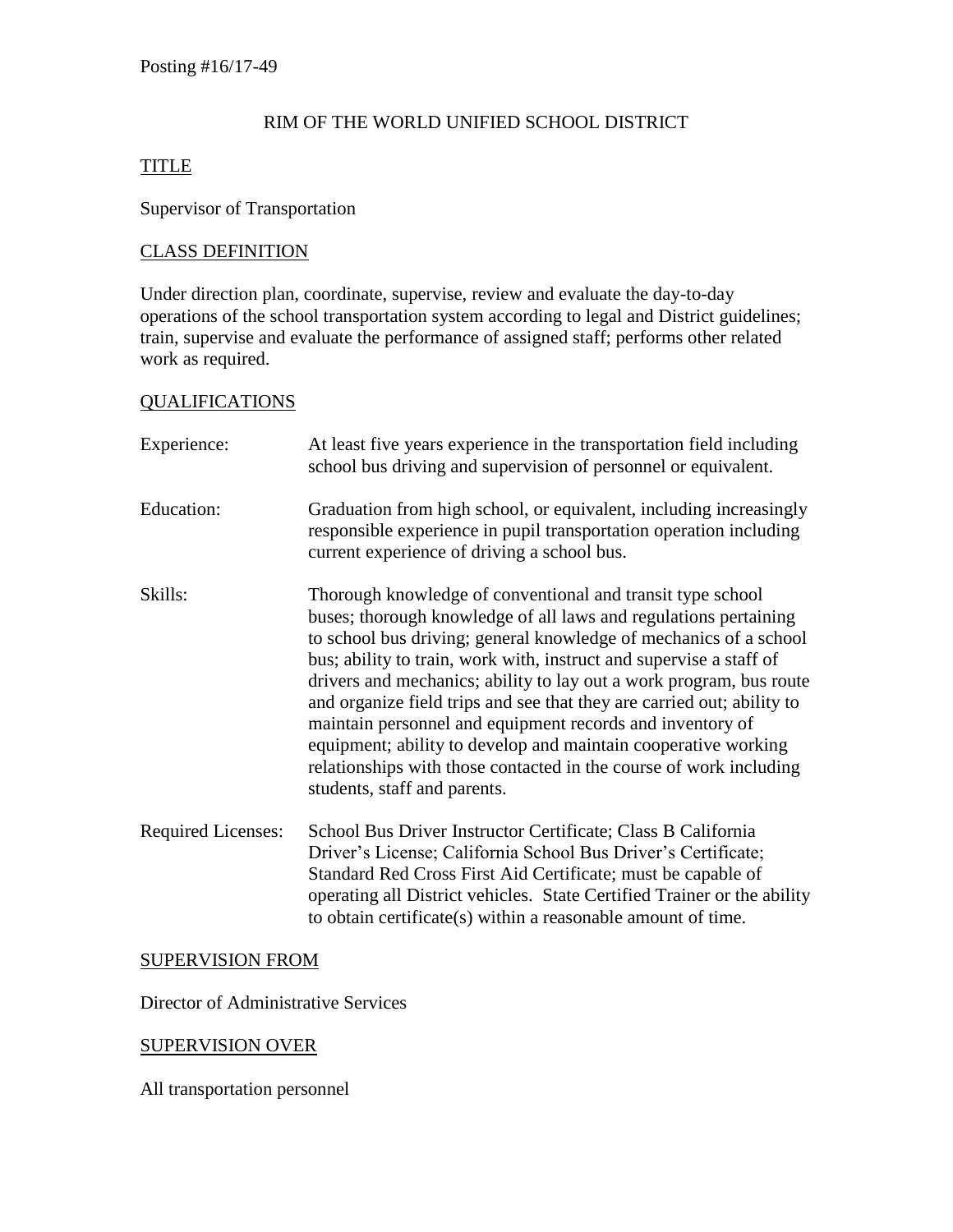Posting #16/17-49

## SuprTransportation

# TERMS OF EMPLOYMENT

Work Year: 261 days

Length of Work Day: Eight hours per day, exclusive of lunch period.

Salary Range: Proper placement on Classified Management Salary Schedule.

## ASSIGNED RESPONSIBILITIES

- 1. Assist in the preparation and administration of the transportation budget.
- 2. Assist in the specification and purchase of new school buses and other vehicular and transportation equipment and supplies.
- 3. Schedule and evaluate bus routes and stops as to time and load.
- 4. Available after hours during inclement weather to determine if weather conditions permit school to be in session.
- 5. Assign and evaluate transportation personnel in accordance with district policies.
- 6. Participates in interviews and makes recommendations on selection of department personnel.
- 7. Make necessary routine and special reports to the Director of Administrative Services.
- 8. Supervises the assignments of drivers to athletic and field trips coordinating these with regular runs and attempting to make an equitable distribution of overtime.
- 9. At the request of the Governing Board, shall make periodic transportation reports as provided in school district policies.
- 10. Follow up on discipline concerning student infraction of bus rules.
- 11. Assists in preparation of annual budget requests for all transportation supplies and equipment and annual state reports.
- 12. Monitors expenditures in area of responsibility.
- 13. Plans, coordinate and make updates to the bus safety program.

#### **SuprTransportation**